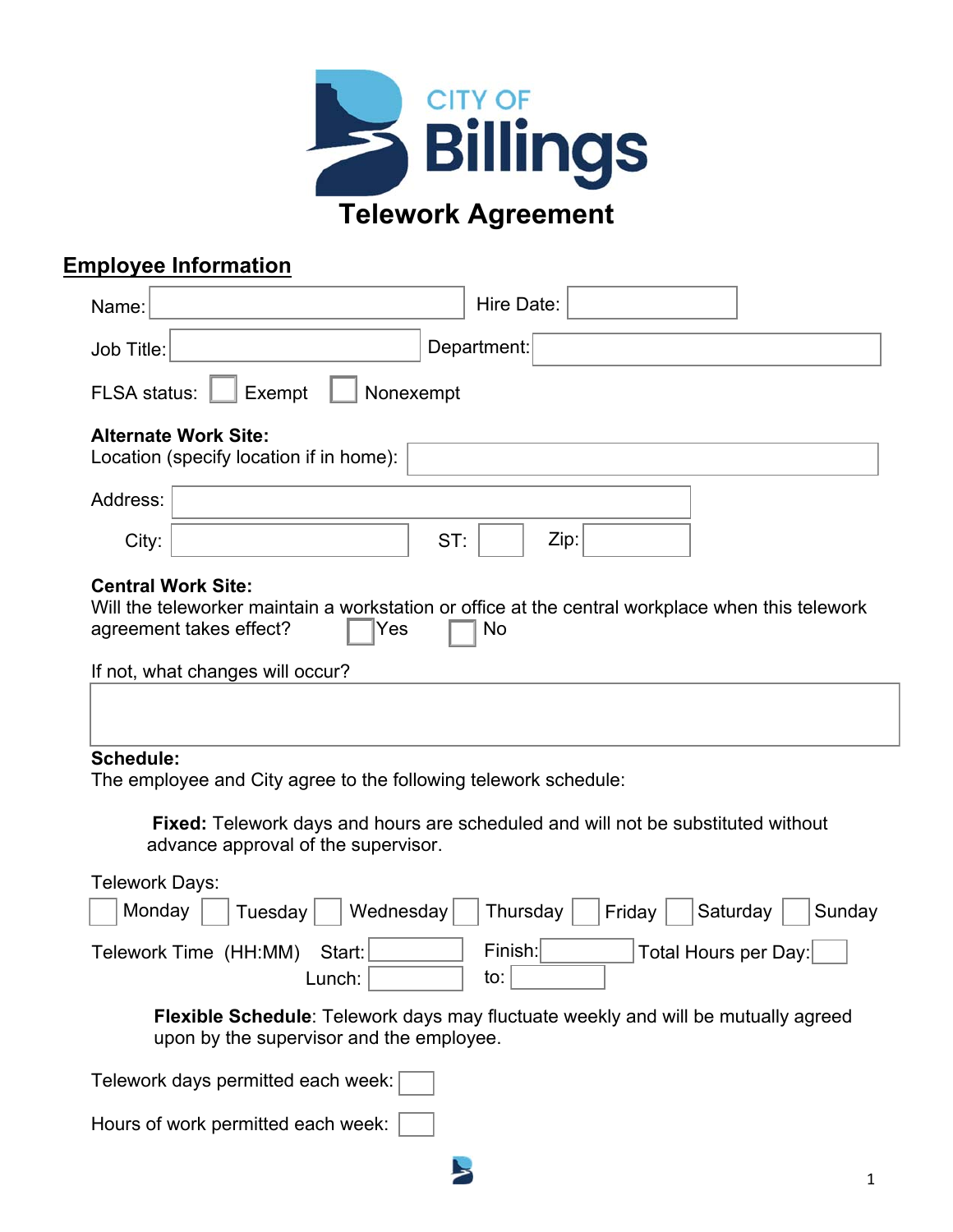#### **The employee agrees to the following conditions:**

- The employee will remain accessible and productive during scheduled work hours, and is not allowed to "flex", or modify their schedule unless approved by their supervisor.
- Nonexempt employees will record all hours worked and meal periods taken in accordance with regular timekeeping practices.
- Nonexempt employees will obtain supervisor approval prior to working unscheduled overtime hours.
- The employee will report to the employer's work location as necessary upon directive from his or her supervisor.
- Any modifications of the employee's alternate worksite must be approved by your immediate supervisor.
- The employee must keep their supervisor informed of progress on assignments worked on at home, including any problems they may experience while teleworking. The employee will promptly notify the supervisor when unable to perform work assignments due to equipment failure or other unforeseen circumstances.
- The employee will communicate regularly with his/her supervisor and co-workers, which includes, when requested, a weekly written report of activities.
- The employee will comply with all City of Billings' rules, policies, practices and instructions that would apply if the employee were working at the employer's work location.
- The employee will maintain satisfactory performance standards.
- The employee will make arrangements for regular dependent care and understands that teleworking is not a substitute for dependent care.
- The employee will have a suitable home office environment equipped with computer, telephone, and other support systems.
- The employee must adhere to City IT Security Policies and the MT Department of Justice security requirements. All remote access / Work from Home computers must be owned by the City.
- The employee will maintain a safe and secure work environment at all times.
- The employee will allow the employer to have access to the alternate work location for purposes of assessing safety and security, upon reasonable notice by the City.
- Regardless of the hours agreed upon, the employee is responsible for physically or virtually (if appropriate) attending all scheduled meetings whether or not those meetings take place on his/her scheduled days in the office.
- The City will be liable for job-related accidents that occur in the employee's offsite workspace during the employee's established working hours. The employee will assume all liability for injuries occurring in the employee's off-site workspace outside the agreed-upon work hours. The employee will also assume all liability for injury to others in the employee's home or other offsite location during working hours.
- In the case of an injury while working remotely, the employee will as soon as practicable report the injury to their supervisor and obtain appropriate medical treatment. The supervisor, or designee, will investigate all accident and injury reports immediately following notification.

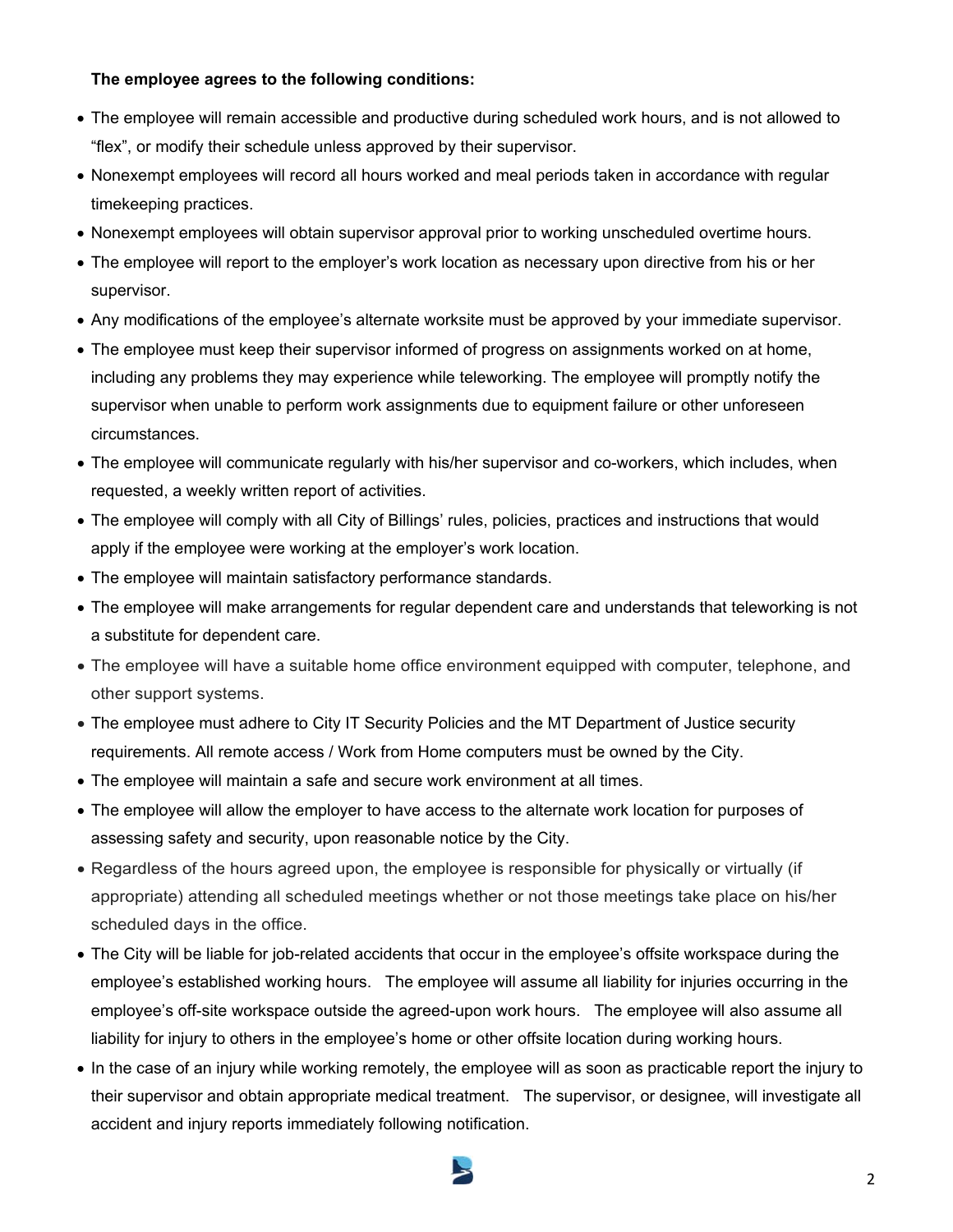The employee agrees that the City of Billings' equipment will not be used by anyone other than the employee and only for business-related work. The employee will not make any changes to security or administrative settings on the City of Billings' equipment. The employee understands that all tools and resources provided by the City shall remain the property of the City at all times.

The employee agrees to protect City tools and resources from theft or damage and to report theft or damage to his or her supervisor immediately.

The employee agrees to comply with City of Billings' polices and expectations regarding information security. The employee is expected to ensure the protection of proprietary City and customer information accessible from their remote work locations.

#### The City will not pay for the following expenses:

- Utility costs associated with the use of the computer or occupation of the alternate worksite.
- Homeowners' or Renter's Liability Insurance to cover the use of space for the alternate worksite.
- The cost of construction or renovations to the home, if needed, for the alternate worksite.
- Travel expenses associated with regular home to work travel.

The City of Billings will reimburse employee for the following expenses:

All expenses are to be accompanied by receipts in accordance with the City's expense reimbursement policy.

### **Terms of the Agreement:**

This telework agreement will include a trial period of 90 days. During the trial period, documented review of performance will be done every 45 days (outside of the performance evaluation system). At the completion of the trial period, the supervisor and Human Resources will evaluate whether the arrangement remains beneficial to both employer and employee and decide if the arrangement will continue.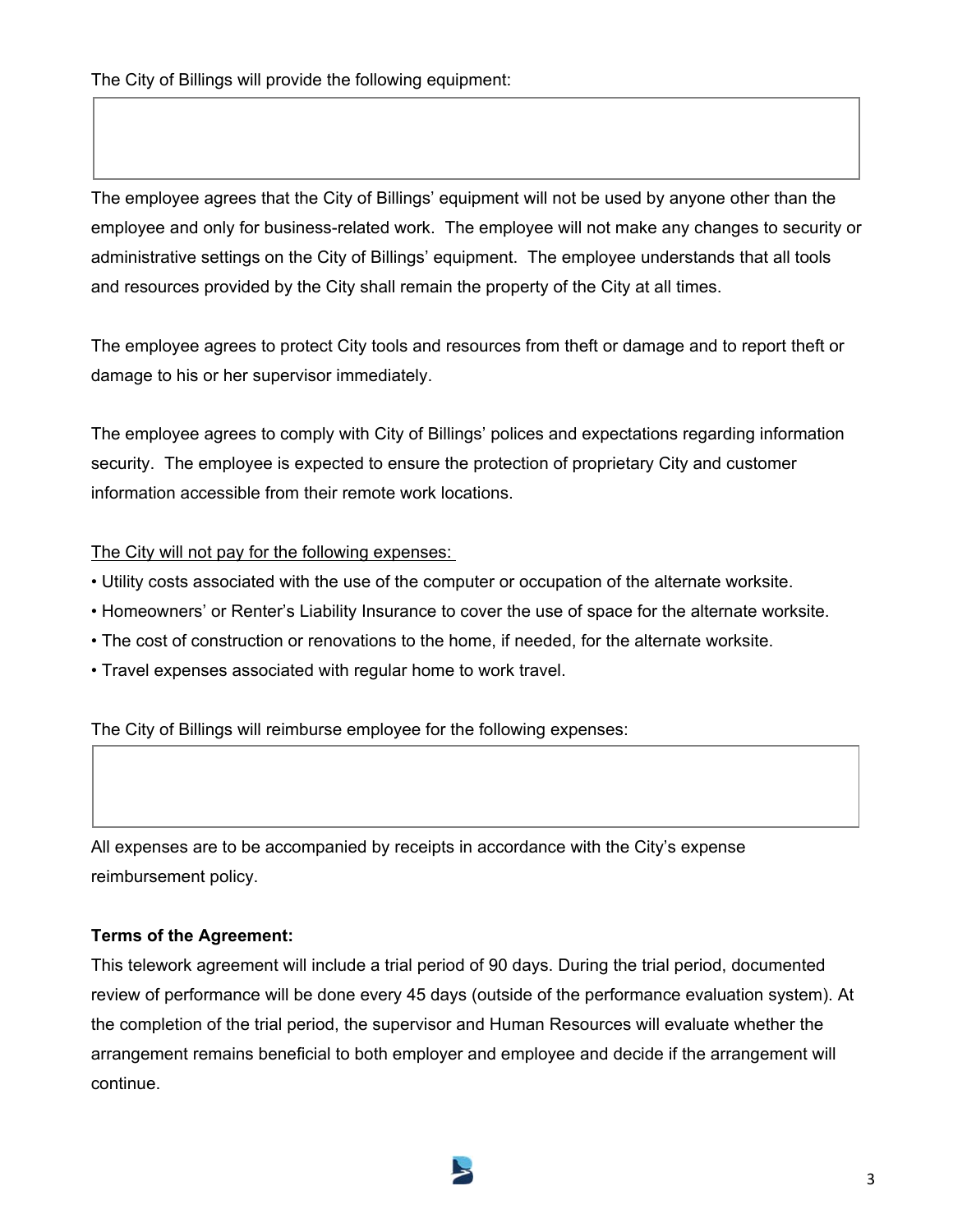Additionally, this agreement will be reviewed and revised when a change occurs with supervision, job responsibilities, change in work circumstances, or performance. The employee understands the City may revise this agreement for any reason at any time.

| Date telework begins:                |  |
|--------------------------------------|--|
| Date(s) telework agreement reviewed: |  |

The employee understands that all terms and conditions of employment with the City of Billings remain unchanged, except those specifically addressed in this agreement.

The employee agrees to return City-issued equipment and documents within five days of termination of the Telework Agreement or upon termination of employment.

| <b>Employee Signature</b>             | Date  |
|---------------------------------------|-------|
|                                       |       |
| Supervisor/Manager Signature:         | Date: |
|                                       |       |
| <b>Department Director Signature:</b> | Date: |
|                                       |       |
| Human Resources Director Signature:   | Date: |

Clear Form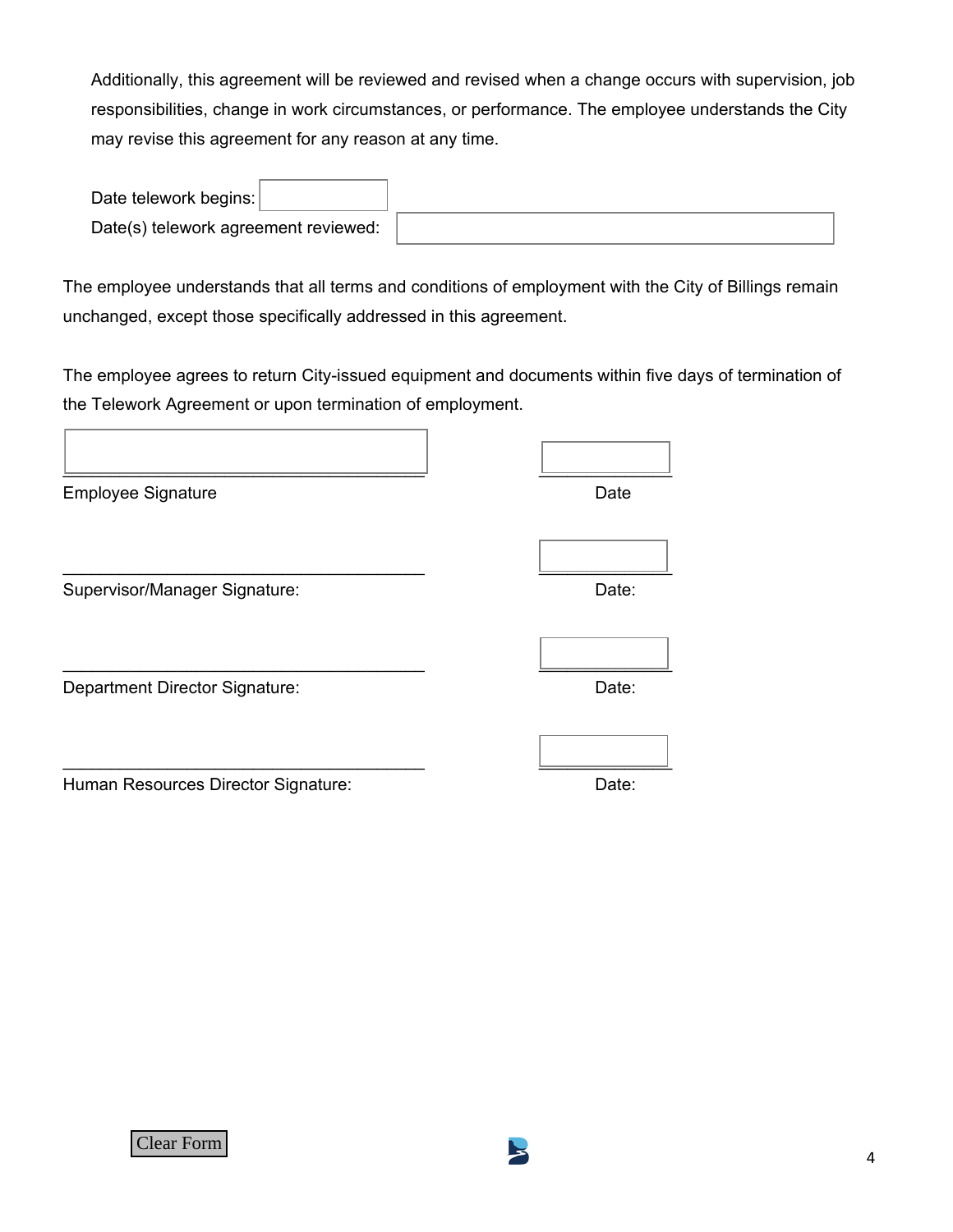# **Telework Policy**

## **Purpose**

Teleworking, or telecommuting, is the concept of working from home or another location on a full or part-time basis. Teleworking is not a formal, universal employee benefit. Rather, it is an alternative method of meeting the needs of the City. The City has the right to refuse teleworking for an employee, and to terminate a teleworking arrangement at any time. Employees are not required to telework. Employees have the right to refuse to telework if the option is made available.

The City will permit some employees in specific positions to telework as long as it does not adversely affect the employee's productivity or the efficient operation of the organization. Some positions, by their very nature, do not lend themselves to telework. For example, positions that require constant or regular supervision of other employees usually cannot be performed off-site, as it is an integral part of the position that the supervisor be available to answer questions and coach employees in their growth and development. The City will determine whether a specific job may be performed effectively off-site and whether an individual is effective working without supervision at home.

## **Procedure**

The Department Director will make a determination whether teleworking is appropriate and viable for the employees within the department. When considering telework, the supervisor and employee are responsible for ensuring that the following conditions are met:

- 1. Telework does not adversely affect the organization, departmental assignments/projects, customer relations, or other work units;
- 2. There is adequate and suitable work available for the employee to perform at home without direct supervision;
- 3. The position is appropriate for a telework arrangement; and
- 4. The employee has maintained a good work record prior to making his/her request to telework. (For example, no excessive or unexcused absences and no corrective action within the last six months of employment.)

Employees interested in telework should discuss with their supervisor whether telework is an option in their current position. If the supervisor agrees, the employee and supervisor should meet with the Human Resources Director in order to draft an agreement that permits the employee to telework. The agreement will need to be signed by the employee, the employee's supervisor, the employee's Department Director, and Human Resources Director. The agreement shall include:

- 1. The hours and days the employee must be present in the workplace to be available for one-on-one consultation with other employees. Regardless of the hours agreed upon, the employee is responsible for attending all scheduled meetings whether or not those meetings take place on his/her scheduled days in the office, or via virtual meeting, if appropriate;
- 2. Acknowledgment that the employee has a suitable home office environment equipped with computer, telephone, and other support systems;
- 3. The performance criteria that will be used to determine whether the telework arrangement is effective;